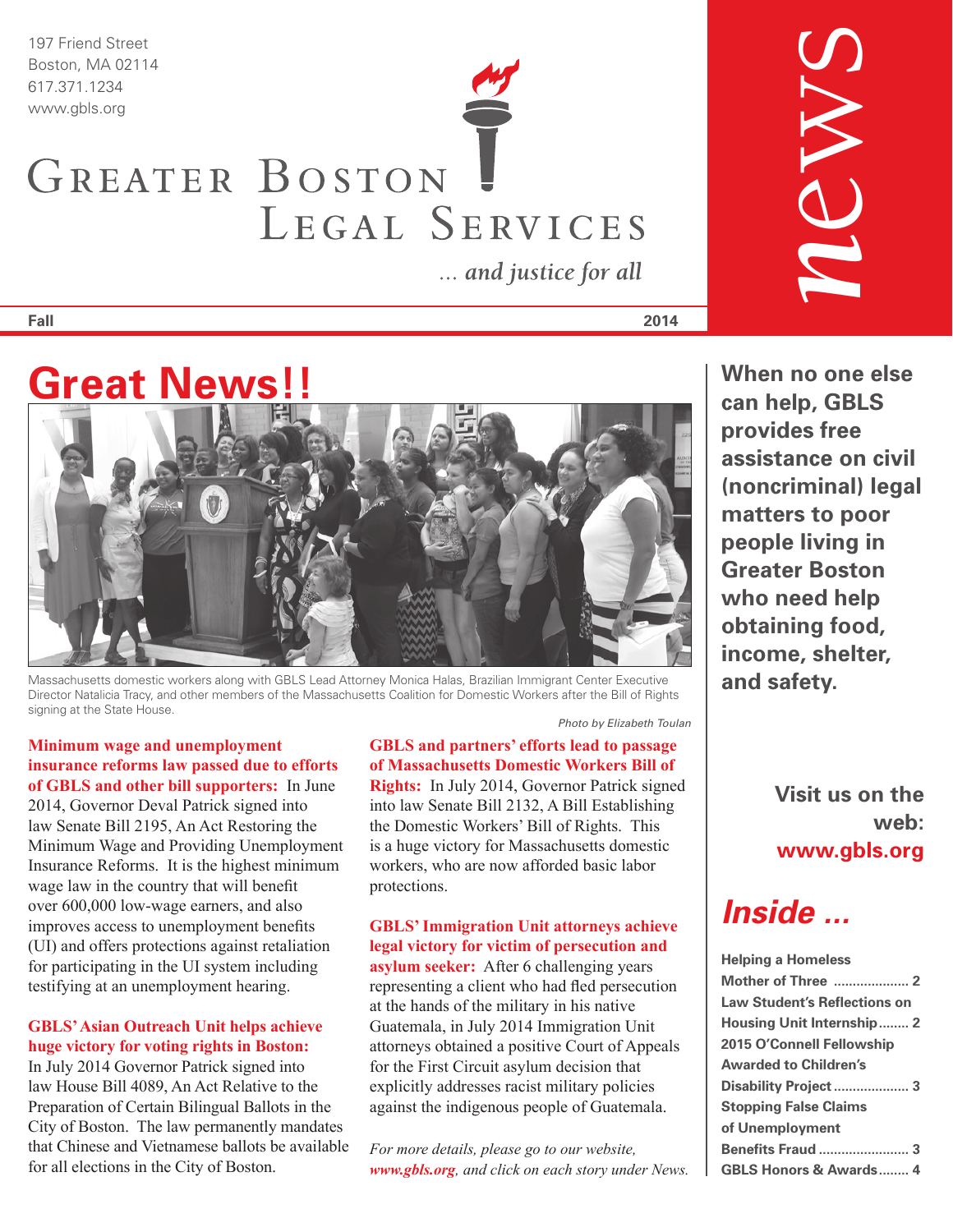## **Housing Unit Secretary and Legal Advocates Unite to Help and Comfort Homeless Mother of Three**

On a Friday, "Loretta" came to GBLS seeking help to obtain shelter for her three children and herself. She was distraught and crying. Housing Unit secretary Yanira Gonzalez obtained the history of the family's homelessness. They had been in a Department of Housing and Community Development (DHCD) shelter within the past 12 months but lost the placement when mom, who struggles with depression, became hospitalized for a mental health evaluation. Homeless with no shelter, the family bounced from place to place until they ended up sleeping in a van. Yanira knew that it is virtually impossible to get a family placed in a shelter on a Friday afternoon.

While several GBLS homeless advocates worked aggressively to obtain emergency shelter for the family, Loretta cried

inconsolably. Yanira comforted her, brought water, and kept her updated as the hours passed. After intense negotiations by GBLS advocates, DHCD agreed to place the family in shelter if the family got to its office within the hour. Yanira immediately called a cab and, although it was rush hour, the family got to the office in time.

When Yanira called Loretta to check in with her, she found out the family had been placed in a scattered site 40 miles west of Boston. Loretta had no food or money. Yanira knew all the right questions to ask, and the Housing Unit team rushed into action to help. While waiting for the client's case manager to show up at the shelter, Yanira continued calling her to check in. A shelter resident gave Loretta some food and said she would give her \$20 to go to Boston and seek assistance

from a relative for food and basic needs. However, first GBLS housing advocates had to negotiate if Loretta could leave. They succeeded.

Yanira followed up several times with Loretta, who went from despair to having some hope. Throughout, Yanira remained calm, soothing, and compassionate with the client. Lead Paralegal Linda Garcia, Senior Attorney Steve Valero, and AmeriCorps legal advocate Liz Alfred all worked on the legal aspects of the case. Due to the Housing team's intervention, DHCD quickly transferred the family to their home community in Boston where Loretta's extended family is nearby to help. Linda Garcia says, "While it took a "shelter" village to help this family, the true heroine here is Yanira. I don't know where folks in the Housing Unit would be without her!!"

### **Reflections on my Summer Internship with the Housing Unit**

*Boston College Law School student Nickie Cardamone worked as a GBLS intern from May to August 2014. Originally from Clearfield, Pennsylvania, she has a B.A. in International Studies from Boston College (B.C.). After her internship ended, Nickie shared her reflections on the experience. GBLS is grateful to B.C. Law School and all the programs that sponsor students' internships in our law units!*

Immediately after starting my summer internship with the Housing Unit at GBLS, I saw the passion with which all the staff work on behalf of the individuals who come through the doors, and how they literally change lives, including by keeping families in their homes and protecting



*B.C. Law School student Nicole ("Nickie") Cardamone interned in GBLS' Housing Unit during the summer of 2014.*

affordable housing. Toward the end of my internship, I was given the opportunity to sit in on a meeting between my two supervising attorneys, Margaret Turner and Dick Bauer, and a client of theirs of many years. I had seen the great dedication with which they had been working on this case and had the

privilege of assisting them in researching aspects of it. Witnessing the mutual trust and respect that had been gained between the three of them was an invaluable part of my experience this summer and I hope some day to be able to work toward this kind of attorney-client relationship.

Looking back over the weeks with the Housing Unit, I feel very fortunate to have had such a broad and powerful experience, during which time I learned a great deal. Some of the many important lessons I learned include how to use persistence to find the necessary legal authority to support a proposition, learning about fair housing law as well as eviction defense, and what goes into making a strong legal argument in order to secure the best possible outcome for your client. My internship was also made richer by collaborating on projects with the other interns in our row of carrels affectionately dubbed "Intern Alley."

As I get ready to begin my second year of law school, I could not have asked for a better experience than my internship with the Housing Unit at GBLS to help me develop my skills and to remind me in a very real way why I wanted to attend law school. I intend to use what I have learned this summer and apply it as I return to school and in my life in general. I am honored to have been a small part of the tremendous work of the Housing Unit and all of GBLS in serving the greater Boston community.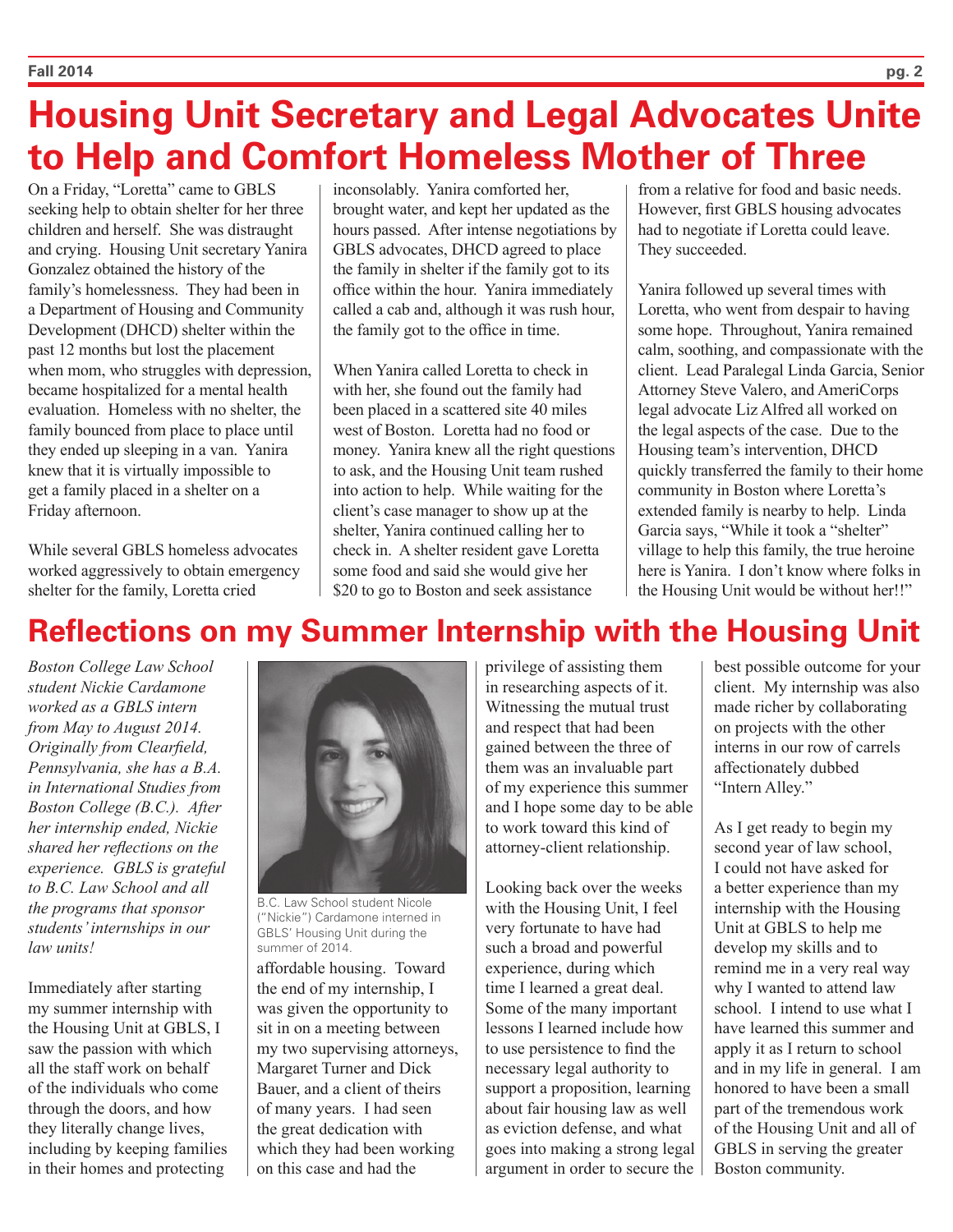## **Children's Disability Project Awarded 2015 Mary E. O'Connell Fellowship**

Northeastern University School of Law (NUSL) has awarded the 2015 Mary E. O'Connell Fellowship to GBLS' Children's Disability Project (CDP). The O'Connell Fellowship was created in 2012 through a private grant and collaboration between GBLS and NUSL. It is dedicated to funding a new or recent graduate from NUSL to work as a full-time Fellow with CDP for two years. The Fellowship is named in honor of Professor O'Connell, a mentor to CDP since it was created in 2007.

The selection process begins when NUSL posts the Fellowship positon, after which NUSL and CDP select a group



*From l-r: GBLS Litigation Director Dan Manning, Executive Director Jacquelynne Bowman, Northeastern University School of Law (NUSL) Professor Mary O'Connell, Children's Disability Project (CDP) volunteer attorney Jane Smith, CDP Project Director Taramattie Doucette, and NUSL Professor Wendy Parmet.*

*Photo by GBLS staff*

of candidates to interview. Professor O'Connell then interviews the final candidates and selects the Fellow. As of press time, the 2015 Fellow had not yet been selected.

The fellowship will start in September 2015. The Fellow will work with CDP in its representation of children with disabilities who have been wrongfully denied Supplemental Security Income disability benefits. CDP represents children at all administrative levels of appeal and appeals before the U.S. District Court.

GBLS thanks Northeastern School of Law for their continued support of this fellowship and of CDP's critical work on behalf of children with disabilities!

*"You have done it again!! Every time you are called upon during a crisis, you deliver… You have never failed me… I have finally received my unemployment checks; six of them all together. Now I can finally get my car back on the road, pay my bills and get a new pair of boots for the winter. All this has happened because of your relentless efforts."*

> *- excerpt from a letter of thanks from a client to her GBLS attorney after she received several outstanding unemployment checks*

## **GBLS Stops Department of Unemployment Assistance from Making False Claims of Fraud**

Every contested unemployment claim involves a dispute between the employer and the employee as to the reason why the employee was separated from work. In most instances this dispute was not a matter of either party lying but a good faith disagreement. However, for many workers seeking unemployment benefits (UI) the Department of Unemployment Assistance (DUA) was not only denying legitimate claims, but making ad hoc determinations that the unemployed worker had misrepresented the reason for separation. A fraud finding requires repayment of benefits, an additional week of future disqualification of UI

for each week claimed, usurious interest rates on the overpayment, and no opportunity for waivers. As a significant number of clients kept coming to GBLS seeking help to fight false claims of UI fraud by the DUA, Senior Attorney Brian Flynn realized that this was a systemic problem that needed to be addressed.

Senior Attorney Flynn, on behalf of his clients, brought the *Brugman v. DUA* lawsuit against the DUA for their standard-less determinations that claimants had committed fraud in applying for UI. When the suit was first filed, there had been 580 such

allegations in just one quarter. When GBLS reviewed random samples (100 at a time), not a single case supported a fraud finding and indeed, most cases did not support a disqualification from UI benefits. Since the lawsuit was settled, the number of fraud findings per month has gone down dramatically. From May 2013 to May 2014, there were only two instances of fraud allegations.

As GBLS Employment Law Unit Lead Attorney Monica Halas says, "Brian's suit caused a sea change and was an incredibly significant victory for our clients!"